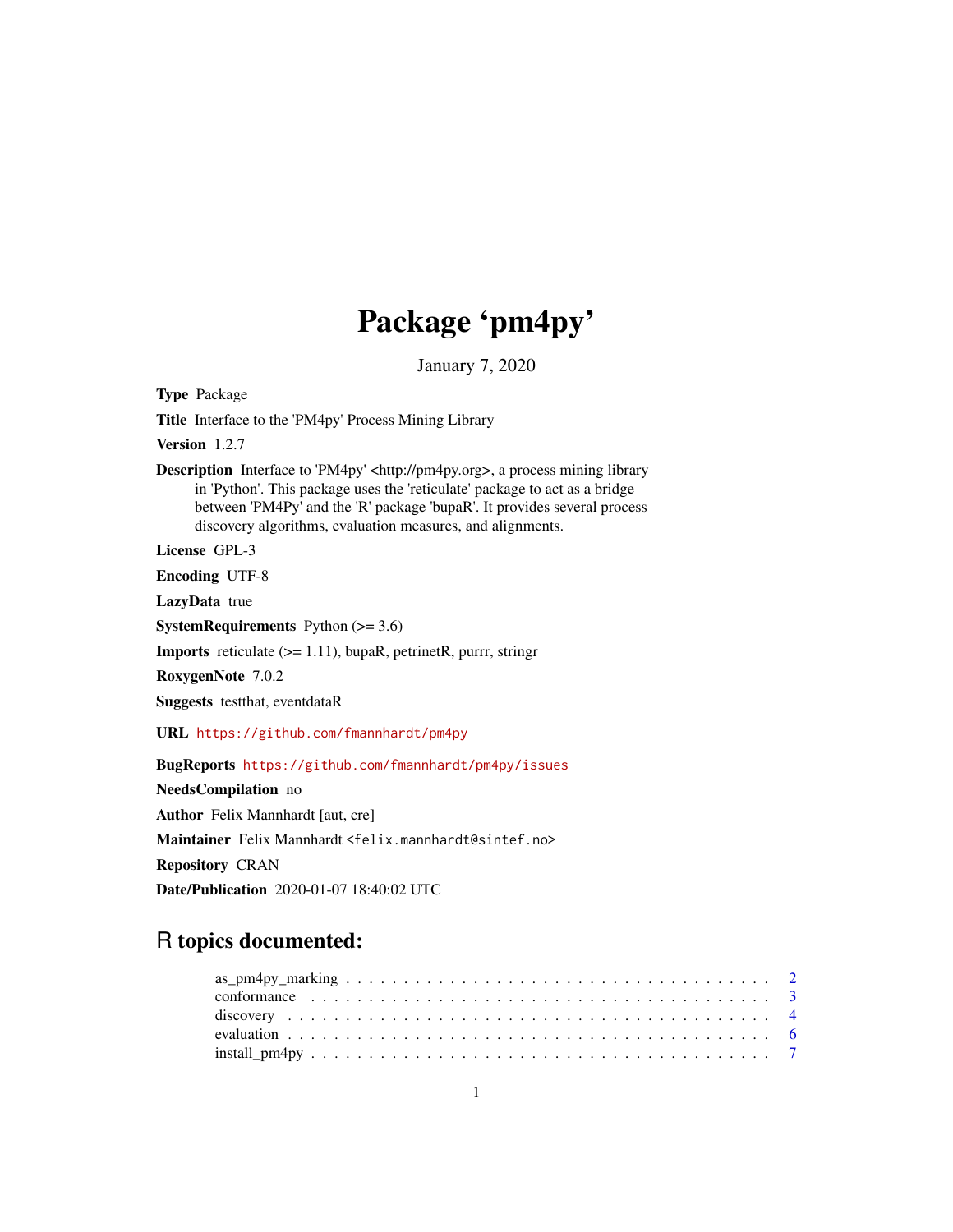<span id="page-1-0"></span>

| Index | 15 |
|-------|----|
|       |    |
|       |    |
|       |    |
|       |    |
|       |    |
|       |    |
|       |    |
|       |    |
|       |    |

as\_pm4py\_marking *Convert to a PM4Py marking*

# Description

Converts a character vector of place identifiers to a PM4Py marking object.

#### Usage

as\_pm4py\_marking(x, petrinet)

#### Arguments

|          | A character vector with (possible duplicate) place identifiers. |
|----------|-----------------------------------------------------------------|
| petrinet | A PM4Py Petri net.                                              |

# Examples

```
if (pm4py_available()) {
 library(eventdataR)
 data(patients)
```
# As Inductive Miner of PM4PY is not life-cycle aware, keep only `complete` events: patients\_completes <- patients[patients\$registration\_type == "complete", ]

```
net <- discovery_inductive(patients_completes)
 as_pm4py_marking(c("sink"), r_to_py(net$petrinet))
}
```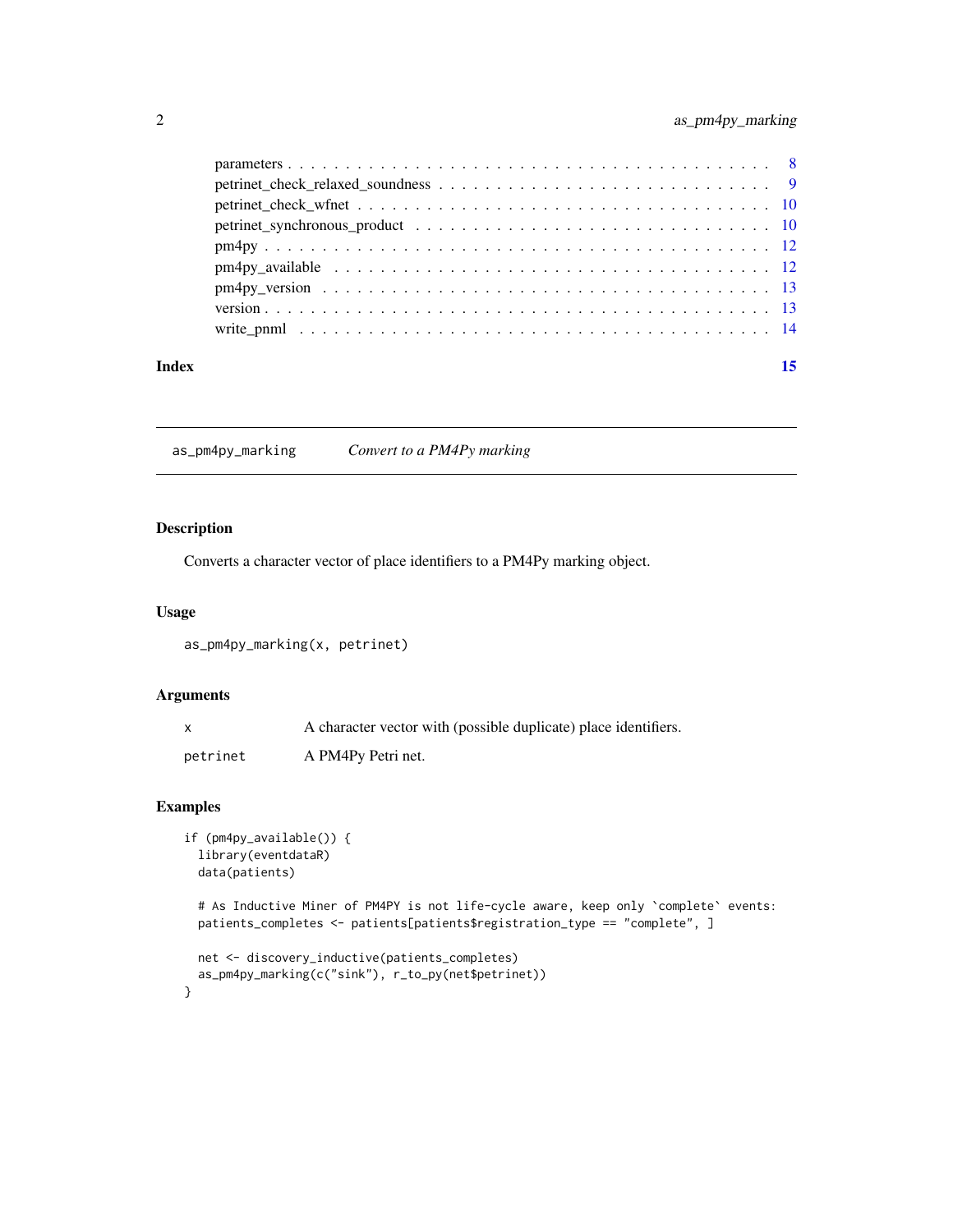<span id="page-2-0"></span>

Conformance between an Event Log and a Petri net

#### Usage

```
conformance_alignment(
  eventlog,
 petrinet,
  initial_marking,
  final_marking,
 parameters = default_parameters(eventlog),
  variant = variant_state_equation_a_star(),
  convert = TRUE
)
variant_state_equation_a_star()
```
variant\_dijkstra\_no\_heuristics()

# Arguments

| eventlog        | A bupaR or PM4PY event log.                                                                                                                                           |
|-----------------|-----------------------------------------------------------------------------------------------------------------------------------------------------------------------|
| petrinet        | A bupaR or PM4PY Petri net.                                                                                                                                           |
| initial_marking |                                                                                                                                                                       |
|                 | A R vector with the place identifiers of the initial marking or a PM4PY marking.<br>By default the initial marking of the bupark Petri net will be used if available. |
| final_marking   | A R vector with the place identifiers of the final marking or a PM4PY marking.                                                                                        |
| parameters      | PM4PY conformance parameter. By default the activity_key from the bupaR<br>event log is specified using param_activity_key.                                           |
| variant         | The conformance variant to be used.                                                                                                                                   |
| convert         | TRUE to automatically convert Python objects to their R equivalent. If you pass<br>FALSE you can do manual conversion using the r-py-conversion function.             |

# Value

A data frame describing the conformance result. In case of conformance\_alignment a data frame of log and model moves.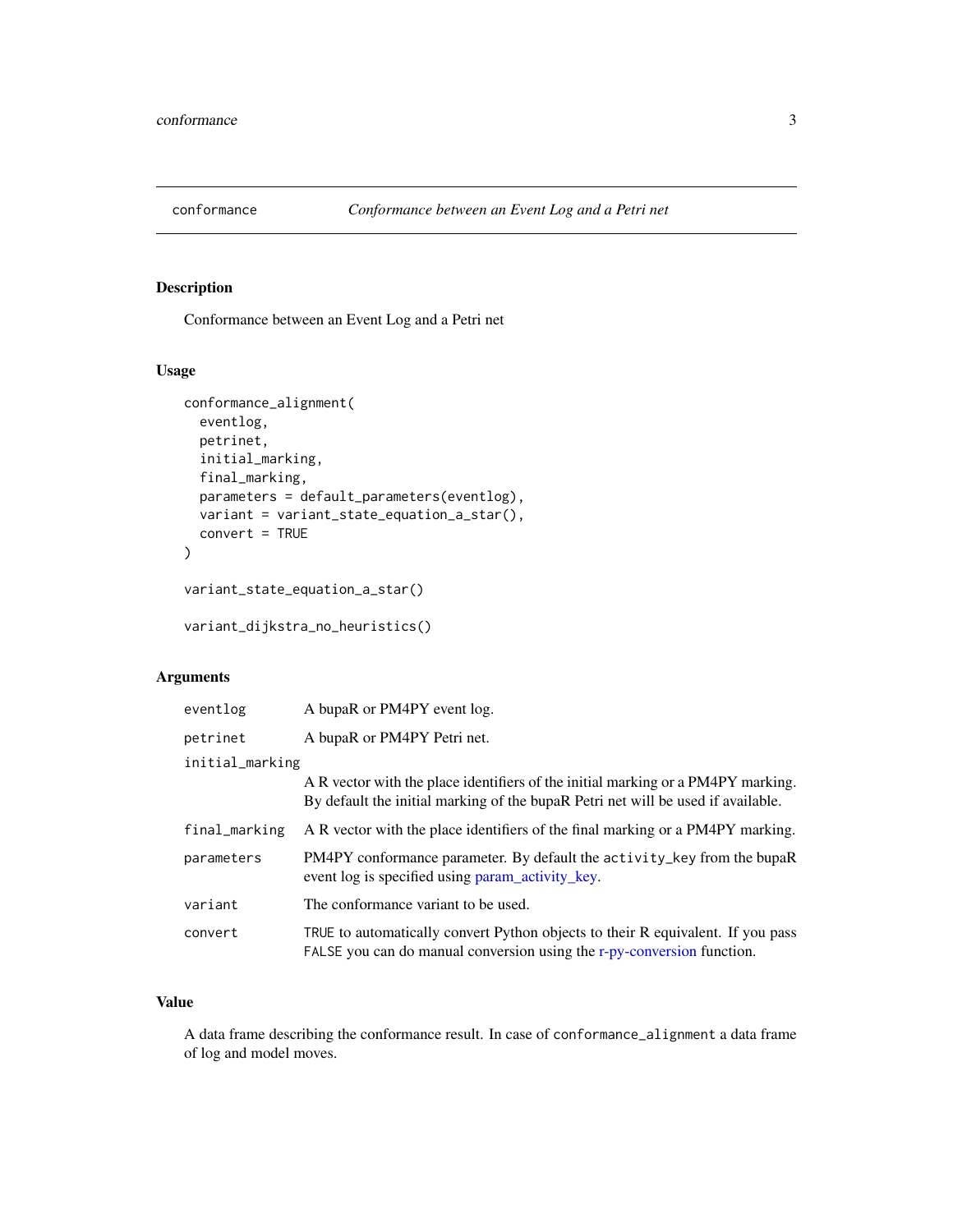#### Examples

```
if (pm4py_available()) {
 library(eventdataR)
 data(patients)
 # As Inductive Miner of PM4Py is not life-cycle aware, keep only `complete` events:
 patients_completes <- patients[patients$registration_type == "complete", ]
 # Discover a Petri net
 net <- discovery_inductive(patients_completes)
 # Align event log and Petri net
 a <- conformance_alignment(patients_completes,
                             net$petrinet,
                             net$initial_marking,
                             net$final_marking)
 # Alignment is returned as data frame
 head(a)
}
```
discovery *Petri net discovery algorithms*

#### Description

PM4PY discovery algorithms that discover a Petri net and its initial and final marking. Currently the Inductive Miner and the Alpha Miner are implemented.

#### Usage

```
discovery_inductive(
  eventlog,
  parameters = default_parameters(eventlog),
  variant = variant_inductive_imdfb(),
  convert = TRUE
)
variant_inductive_imdfb()
variant_inductive_only_dfg()
discovery_alpha(
  eventlog,
  parameters = default_parameters(eventlog),
  variant = variant_alpha_classic(),
  convert = TRUE
```
<span id="page-3-0"></span>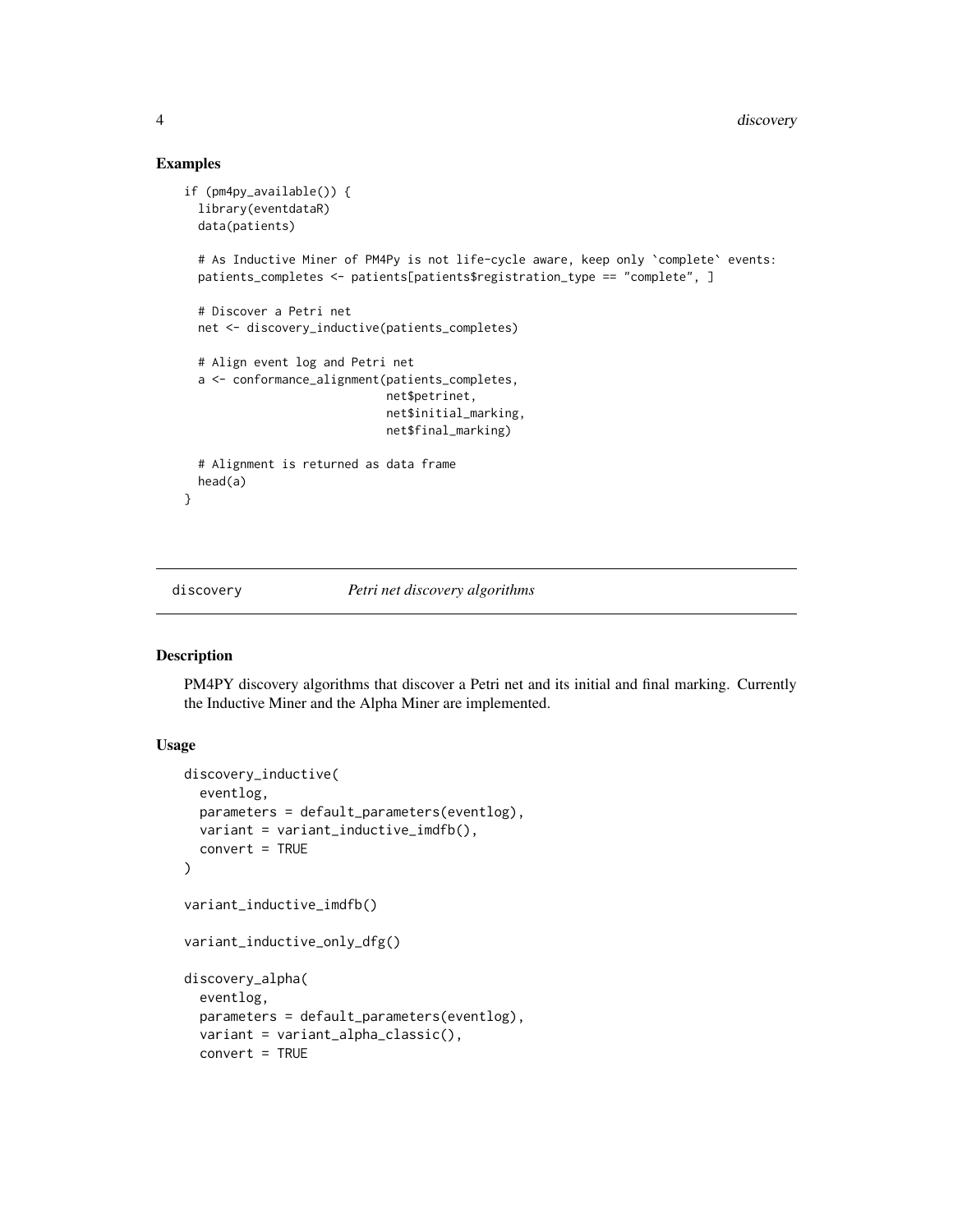#### <span id="page-4-0"></span>discovery 50 and 50 and 50 and 50 and 50 and 50 and 50 and 50 and 50 and 50 and 50 and 50 and 50 and 50 and 50 and 50 and 50 and 50 and 50 and 50 and 50 and 50 and 50 and 50 and 50 and 50 and 50 and 50 and 50 and 50 and 50

```
\mathcal{L}
```
variant\_alpha\_classic()

variant\_alpha\_plus()

#### **Arguments**

| eventlog   | A bupaR event log or an R data frame.                                                                                                                                                                                         |
|------------|-------------------------------------------------------------------------------------------------------------------------------------------------------------------------------------------------------------------------------|
| parameters | A named list of PM4PY parameters (see parameters) as required by the discov-<br>ery method. By default, if the eventlog is a bupaR eventlog, the activity_key,<br>timestamp_key, and caseid_key are automatically determined. |
| variant    | The variant of the discovery algorithm to be used. For Inductive Miner currently<br>only variant_inductive_imdfb is supported.                                                                                                |
| convert    | TRUE to automatically convert Python objects to their R equivalent. If you pass<br>FALSE you can do manual conversion using the r-py-conversion function.                                                                     |

#### Value

A named list with elements petrinet, initial\_marking, and final\_marking or the original Python object.

# Examples

}

```
if (pm4py_available()) {
 library(eventdataR)
 data(patients)
 # As Inductive Miner of PM4PY is not life-cycle aware, keep only `complete` events:
 patients_completes <- patients[patients$registration_type == "complete", ]
 net <- discovery_inductive(patients_completes)
 # Show details of the obtained bupaR Petri net
 print(net$petrinet)
 # initial marking is a character vector
 print(net$initial_marking)
 # final marking is a character vector
 print(net$final_marking)
 # Petri net can be used with other bupaR functions
 petrinetR::render_PN(net$petrinet)
 # Keep an unconverted PM4PY Petri net for use in other PM4PY functions
 py_net <- discovery_inductive(patients_completes, convert = FALSE)
```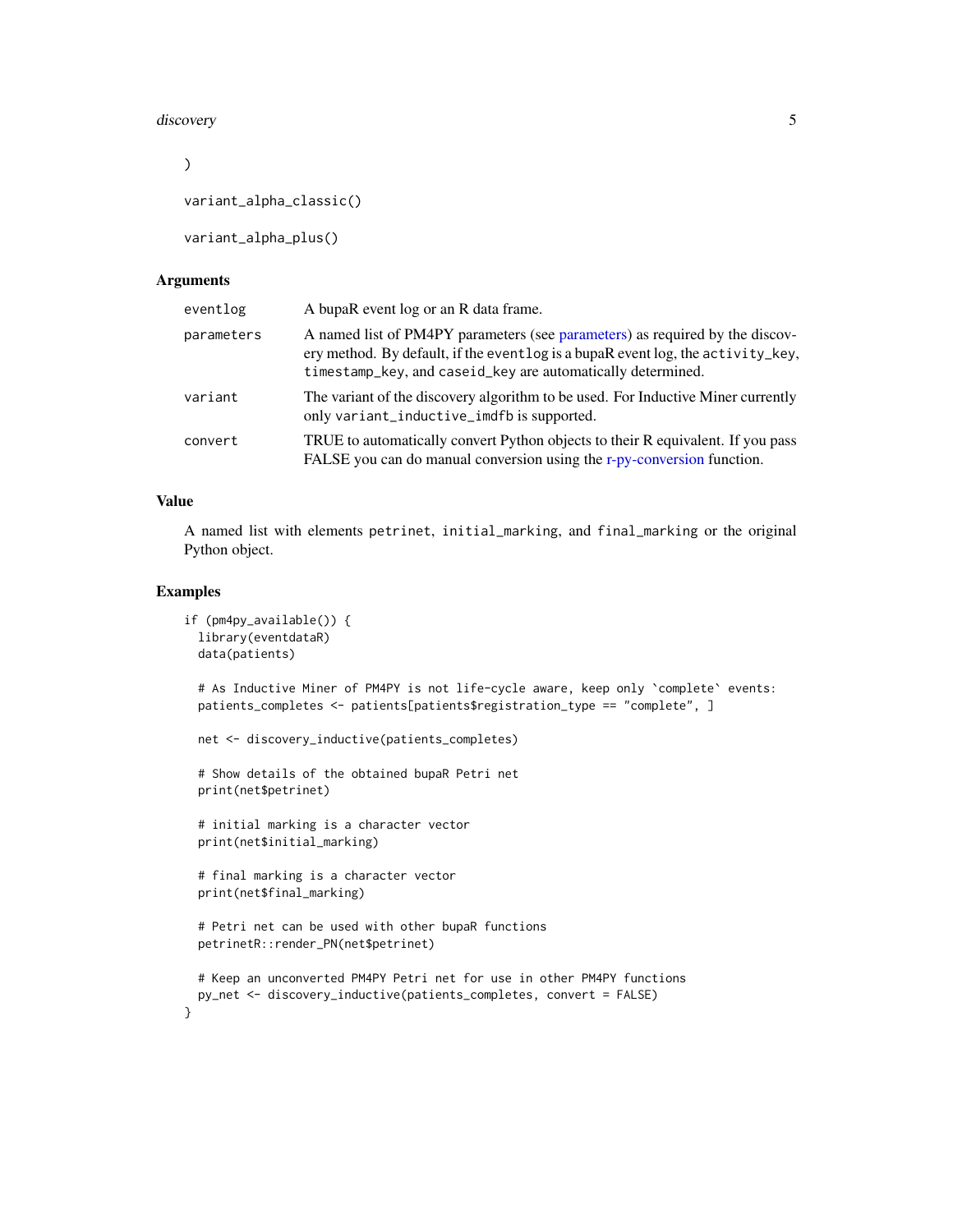<span id="page-5-0"></span>

Calculates evaluation measures for a Petri nets and an Event Log

#### Usage

```
evaluation_all(
  eventlog,
 petrinet,
  initial_marking,
  final_marking,
  parameters = default_parameters(eventlog),
  convert = TRUE
)
evaluation_precision(
  eventlog,
  petrinet,
  initial_marking,
  final_marking,
  parameters = default_parameters(eventlog),
  variant = variant_precision_etconformance(),
  convert = TRUE
)
variant_precision_etconformance()
evaluation_fitness(
  eventlog,
  petrinet,
  initial_marking,
  final_marking,
  parameters = default_parameters(eventlog),
  variant = variant_fitness_token_based(),
  convert = TRUE)
variant_fitness_token_based()
```
#### variant\_fitness\_alignment\_based()

#### Arguments

eventlog A bupaR or PM4PY eventlog.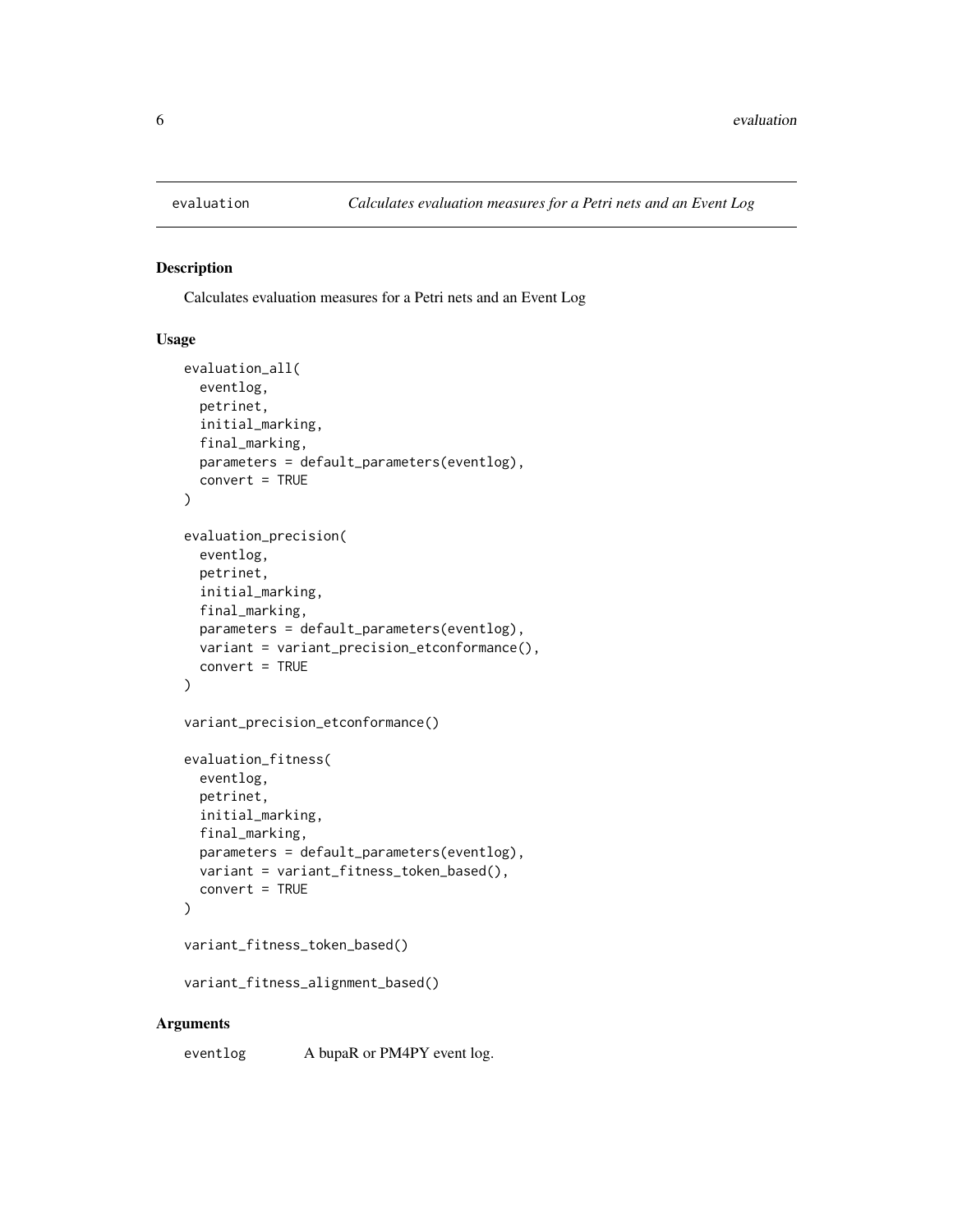# <span id="page-6-0"></span>install\_pm4py 7

| petrinet        | A bupaR or PM4PY Petri net.                                                                                                                                          |
|-----------------|----------------------------------------------------------------------------------------------------------------------------------------------------------------------|
| initial_marking |                                                                                                                                                                      |
|                 | A R vector with the place identifiers of the initial marking or a PM4PY marking.<br>By default the initial marking of the bupaR Petri net will be used if available. |
| final_marking   | A R vector with the place identifiers of the final marking or a PM4PY marking.                                                                                       |
| parameters      | PM4PY alignment parameter. By default the activity_key from the bupaR<br>event log is specified using param_activity_key.                                            |
| convert         | TRUE to automatically convert Python objects to their R equivalent. If you pass<br>FALSE you can do manual conversion using the r-py-conversion function.            |
| variant         | The evaluation variant to be used.                                                                                                                                   |

#### Value

A list with all available evaluation measures.

#### Examples

```
if (pm4py_available()) {
 library(eventdataR)
 data(patients)
 # As Inductive Miner of PM4PY is not life-cycle aware, keep only `complete` events:
 patients_completes <- patients[patients$registration_type == "complete", ]
 # Discover a Petri net
 net <- discovery_inductive(patients_completes)
 # Calculate evaluation measures for event log and Petri net
 evaluation_all(patients_completes,
                 net$petrinet,
                 net$initial_marking,
                 net$final_marking)
}
```
<span id="page-6-1"></span>install\_pm4py *Install PM4PY library*

# Description

Installs the pm4py package and its dependencies using pip since no Conda package is available. Further information on the parameters can be found in the reticulate package documentation: https://rstudio.github.io/reticulate/ In some cases (multiple Python versions installed) it might be useful to specify the exact path to the conda binary.

#### Usage

```
install\_pm4py(method = "auto", conda = "auto", ...)
```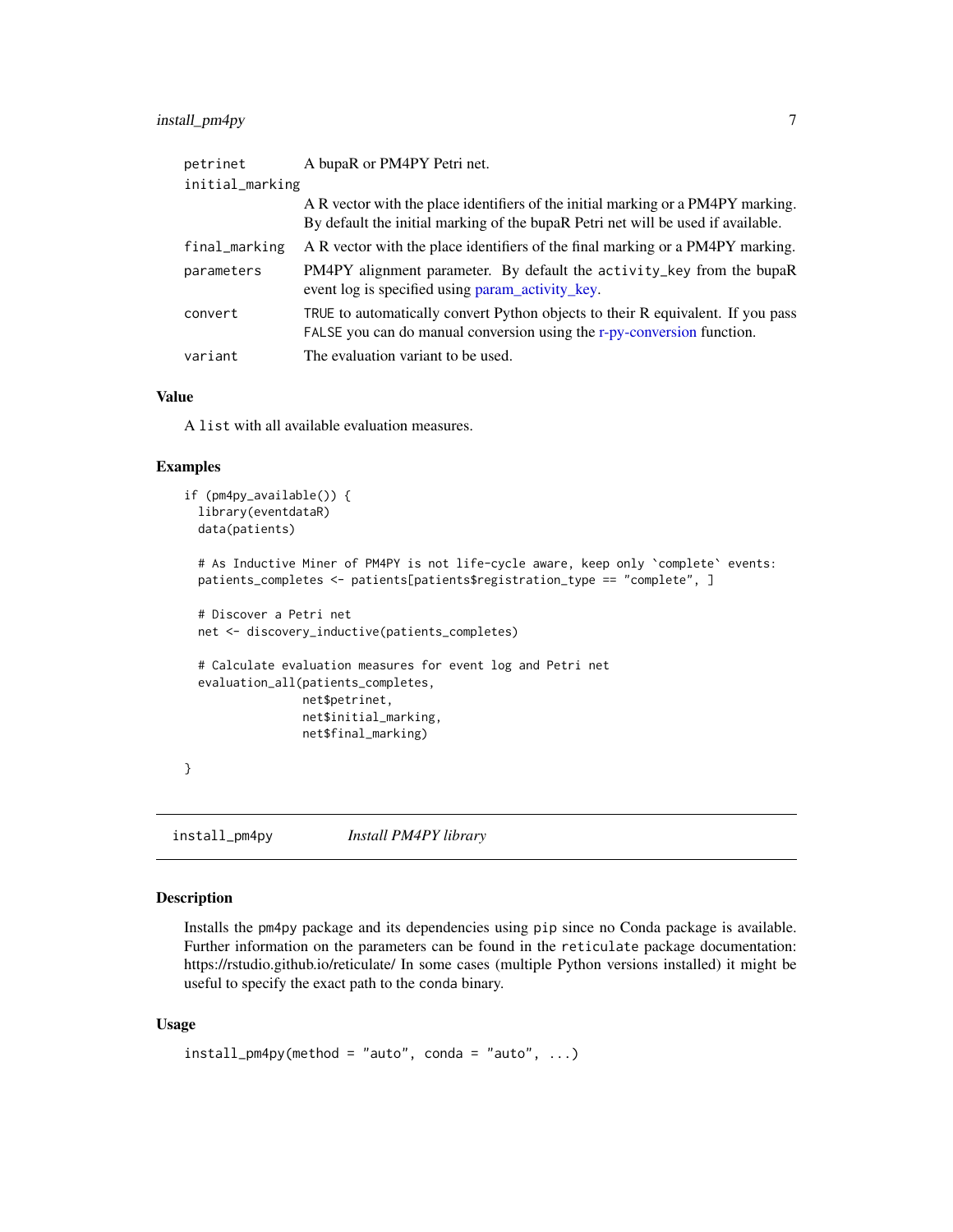# <span id="page-7-0"></span>Arguments

| method | Installation method. By default, "auto" automatically finds a method that will<br>work in the local environment. Change the default to force a specific installation<br>method. Note that the "virtualeny" method is not available on Windows. |
|--------|------------------------------------------------------------------------------------------------------------------------------------------------------------------------------------------------------------------------------------------------|
| conda  | Path to conda executable (or "auto" to find conda using the PATH and other<br>conventional install locations).                                                                                                                                 |
| .      | Additional arguments passed to py install().                                                                                                                                                                                                   |

### Details

Additional requirements (a C++ compiler and GraphViz) of PM4PY might need to be installed to leverage all functionality; http://pm4py.pads.rwth-aachen.de/installation/

#### Examples

```
pm4py::install_pm4py()
# Specify path to conda
pm4py::install_pm4py(method = "conda", conda = "/home/user/miniconda3/bin/conda")
```
<span id="page-7-2"></span>parameters *PM4Py parameter keys*

# <span id="page-7-1"></span>Description

Convenience methods to use as PM4Py parameter keys.

## Usage

```
param_activity_key(value)
```
param\_attribute\_key(value)

param\_timestamp\_key(value)

param\_caseid\_key(value)

param\_resource\_key(value)

default\_parameters(eventlog)

#### Arguments

| value    | The value to add to the list. |
|----------|-------------------------------|
| eventlog | A bupaR or PM4PY event log.   |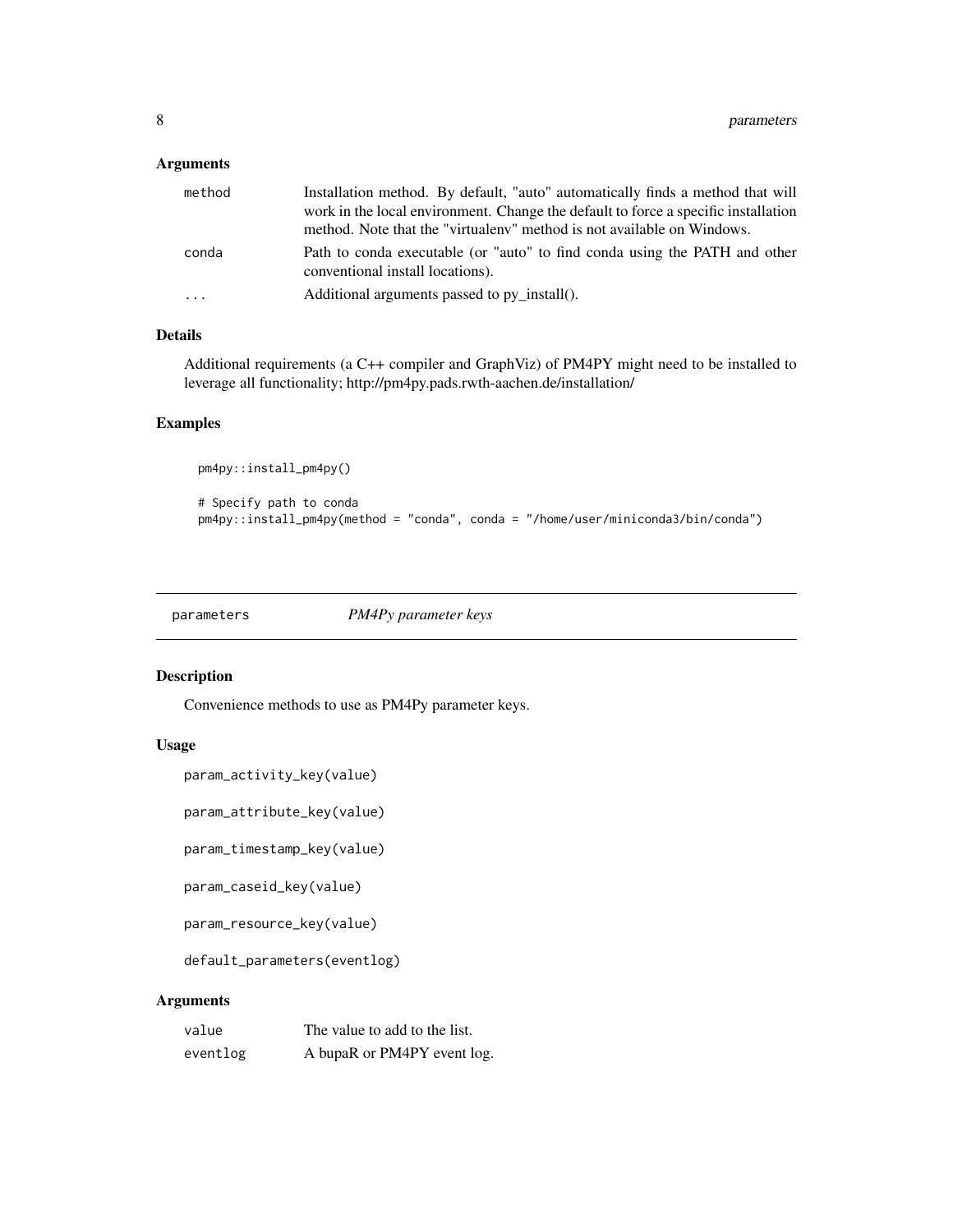# <span id="page-8-0"></span>Value

a list with the parameter key/value pair

#### Examples

```
param_activity_key("activity")
```

```
library(eventdataR)
data(patients)
default_parameters(patients)
```
petrinet\_check\_relaxed\_soundness

*Check Relaxed soundness property*

# Description

Checks if the Petri net is relaxed sound

#### Usage

```
petrinet_check_relaxed_soundness(pn, im = NULL, fm = NULL, convert = TRUE)
```
#### Arguments

| pn      | Petri net                                                                       |
|---------|---------------------------------------------------------------------------------|
| im      | Initial marking of the Petri net (optional for workflow nets)                   |
| fm      | Final marking of the Petri net (optional for workflow nets)                     |
| convert | TRUE to automatically convert Python objects to their R equivalent. If you pass |
|         | FALSE you can do manual conversion using the r-py-conversion function.          |

#### Value

A single logical

#### Examples

```
if (pm4py_available()) {
 library(eventdataR)
 data(patients)
```

```
# As Inductive Miner of PM4PY is not life-cycle aware, keep only `complete` events:
patients_completes <- patients[patients$registration_type == "complete", ]
```

```
net <- discovery_inductive(patients_completes)
petrinet_check_relaxed_soundness(net$petrinet)
```
}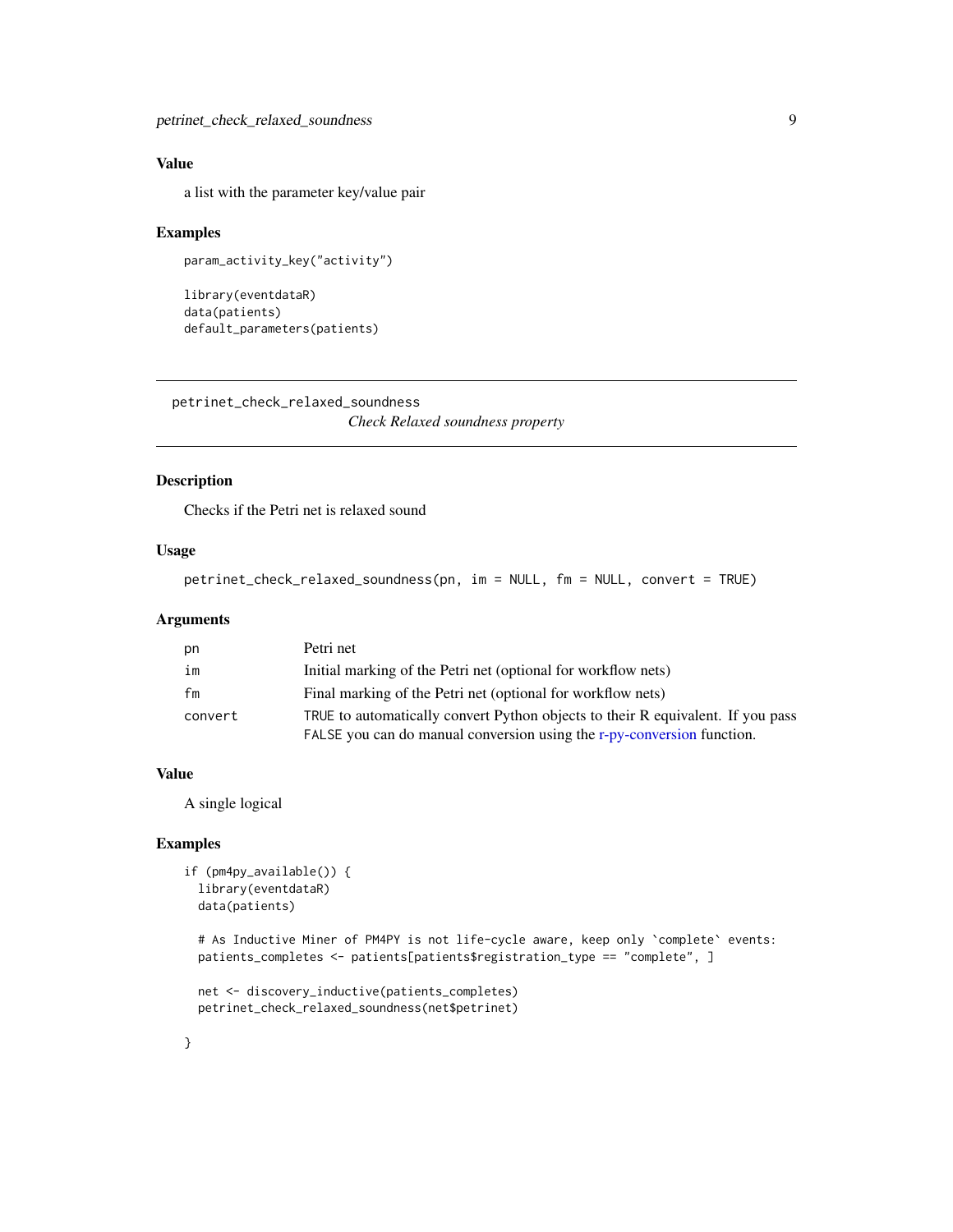<span id="page-9-0"></span>petrinet\_check\_wfnet *Check Workflow net property*

# Description

Checks if the Petri net is a Workflow net

# Usage

petrinet\_check\_wfnet(pn, convert = TRUE)

# Arguments

| pn      | Petri net                                                                       |
|---------|---------------------------------------------------------------------------------|
| convert | TRUE to automatically convert Python objects to their R equivalent. If you pass |
|         | FALSE you can do manual conversion using the r-py-conversion function.          |

### Value

A single logical

# Examples

```
if (pm4py_available()) {
 library(eventdataR)
 data(patients)
 # As Inductive Miner of PM4PY is not life-cycle aware, keep only `complete` events:
 patients_completes <- patients[patients$registration_type == "complete", ]
 net <- discovery_inductive(patients_completes)
 petrinet_check_wfnet(net$petrinet)
}
```
petrinet\_synchronous\_product *Synchronous product Petri net*

# Description

Constructs the synchronous product net of two given Petri nets.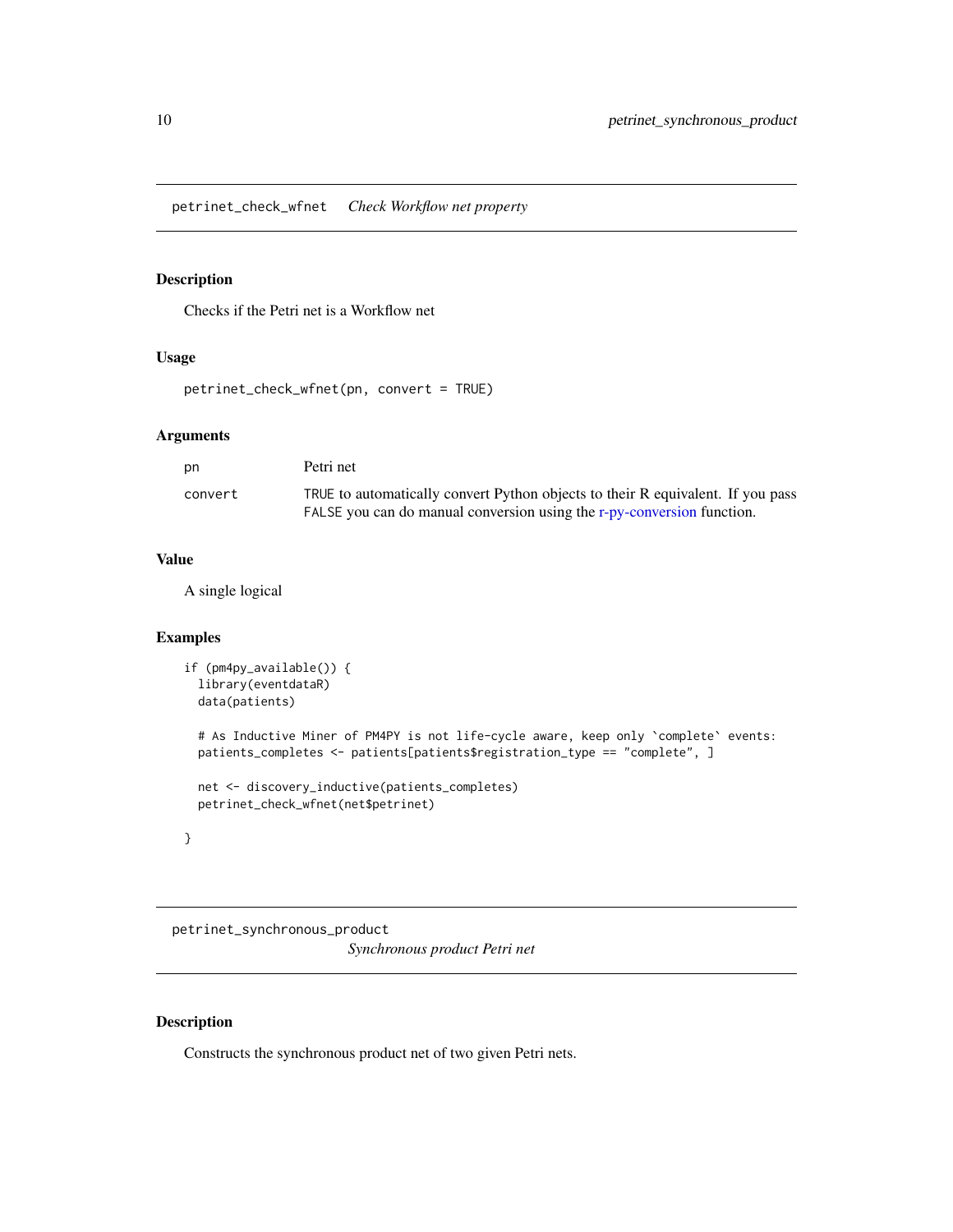# <span id="page-10-0"></span>Usage

```
petrinet_synchronous_product(
  pn1,
  im1,
  fm1,
 pn2,
  im2,
  fm2,
  skip = ">>",
 convert = TRUE
```

```
)
```
# Arguments

| pn1     | First Petri net                                                                                                                                           |
|---------|-----------------------------------------------------------------------------------------------------------------------------------------------------------|
| im1     | Initial marking of the first Petri net                                                                                                                    |
| fm1     | Final marking of the first Petri net                                                                                                                      |
| pn2     | Second Petri net                                                                                                                                          |
| im2     | Initial marking of the second Petri net                                                                                                                   |
| fm2     | Final marking of the second Petri net                                                                                                                     |
| skip    | Symbol to be used as skip                                                                                                                                 |
| convert | TRUE to automatically convert Python objects to their R equivalent. If you pass<br>FALSE you can do manual conversion using the r-py-conversion function. |

# Value

A Petri net.

# Examples

```
if (pm4py_available()) {
  library(eventdataR)
  data(patients)
  # As Inductive Miner of PM4PY is not life-cycle aware, keep only `complete` events:
  patients_completes <- patients[patients$registration_type == "complete", ]
  net <- discovery_inductive(patients_completes)
  petrinet_synchronous_product(net$petrinet,
                               net$initial_marking,
                               net$final_marking,
                               net$petrinet,
                               net$initial_marking,
                               net$final_marking)
```
}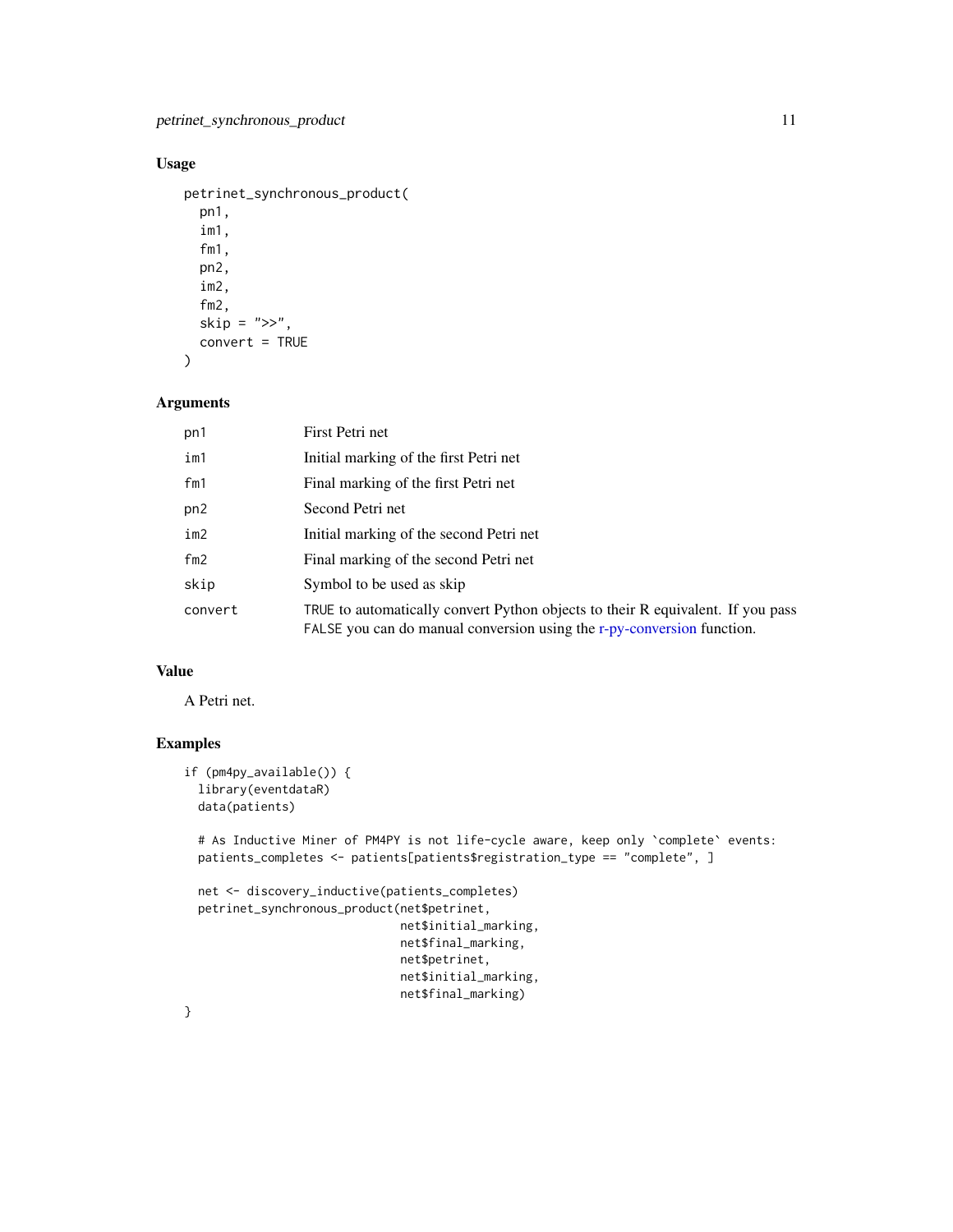<span id="page-11-0"></span>

This package provides access to the Python Process Mining library PM4PY in R and provides conversion between bupaR and PM4PY data structures.

#### Usage

pm4py

#### Format

An object of class python.builtin.module (inherits from python.builtin.object) of length 2.

#### Details

To use this package, you need to have a Python environment (Conda or virtualenv) installed and install the PM4PY package and its dependencies. You can use the convenience function [install\\_pm4py](#page-6-1) to let reticulate take care of install the right version. See the documentation of this function for further information.

When loaded, the object pm4py provides the low-level interface to the main PM4PY module. Use \$ to access sub modules of PM4PY as described in the reticulate documentation:

vignette("calling\_python",package = "reticulate")

For parts of PM4PY wrapper functions are provided to transparently convert parameters and results to and from the corresponding bupaR S3 classes.

# Examples

```
# Print the PM4PY version loaded
if (pm4py_available()) {
 print(pm4py$`__version__`)
}
```
pm4py\_available *Is the PM4Py module available*

### Description

Is the PM4Py module available

#### Usage

pm4py\_available()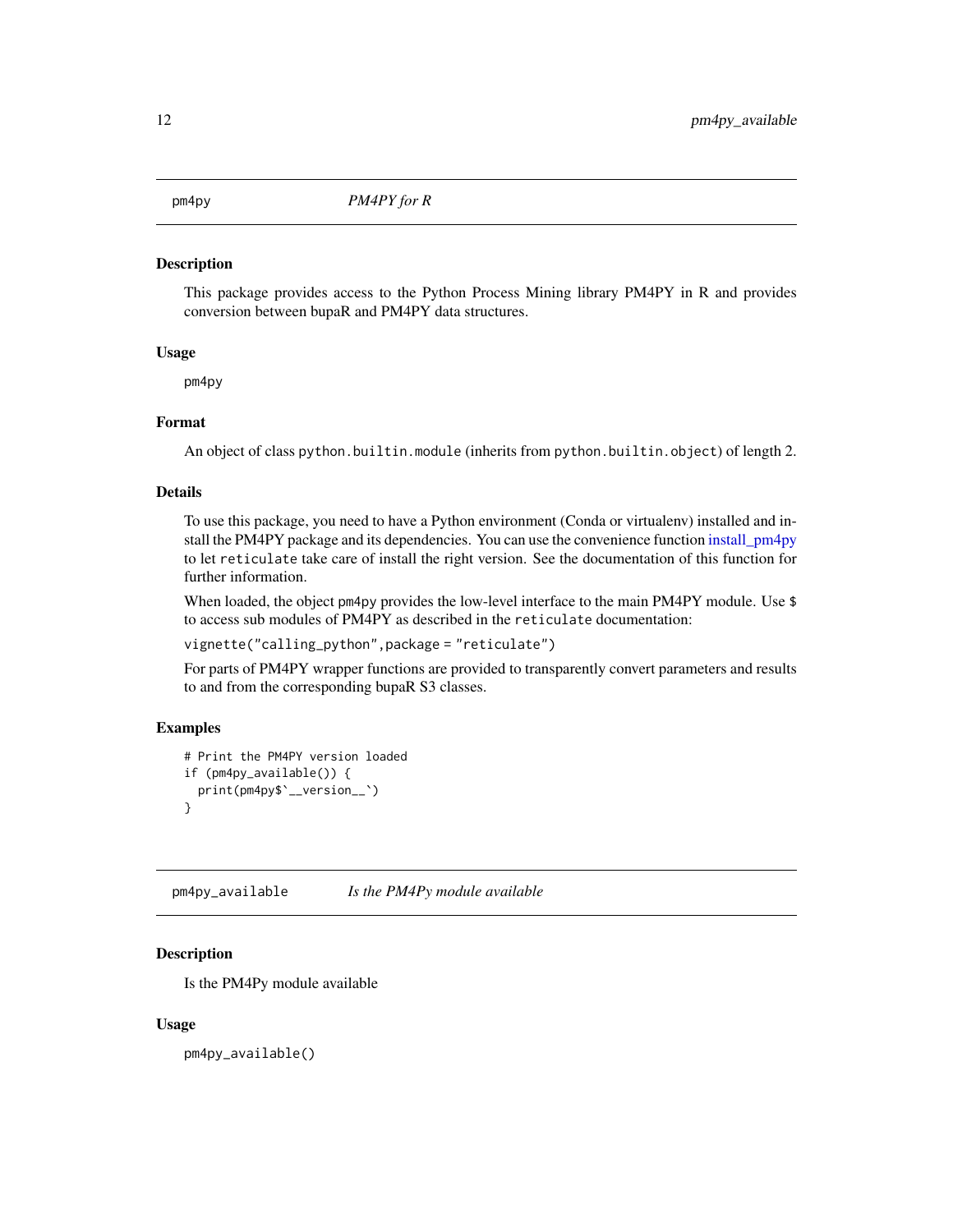# <span id="page-12-0"></span>pm4py\_version 13

# Value

TRUE is PM4Py is installed

# Examples

```
if (pm4py_available()) {
 print(pm4py_version())
}
```
<span id="page-12-1"></span>pm4py\_version *Returns PM4Py version used*

# Description

Returns PM4Py version used

#### Usage

pm4py\_version()

# Value

package\_version S3 class

#### Examples

```
if (pm4py_available()) {
 print(pm4py_version())
}
```
version *THis function is deprecated, please use* [pm4py\\_version](#page-12-1)*.*

# Description

THis function is deprecated, please use [pm4py\\_version](#page-12-1).

# Usage

version()

# Value

package\_version S3 class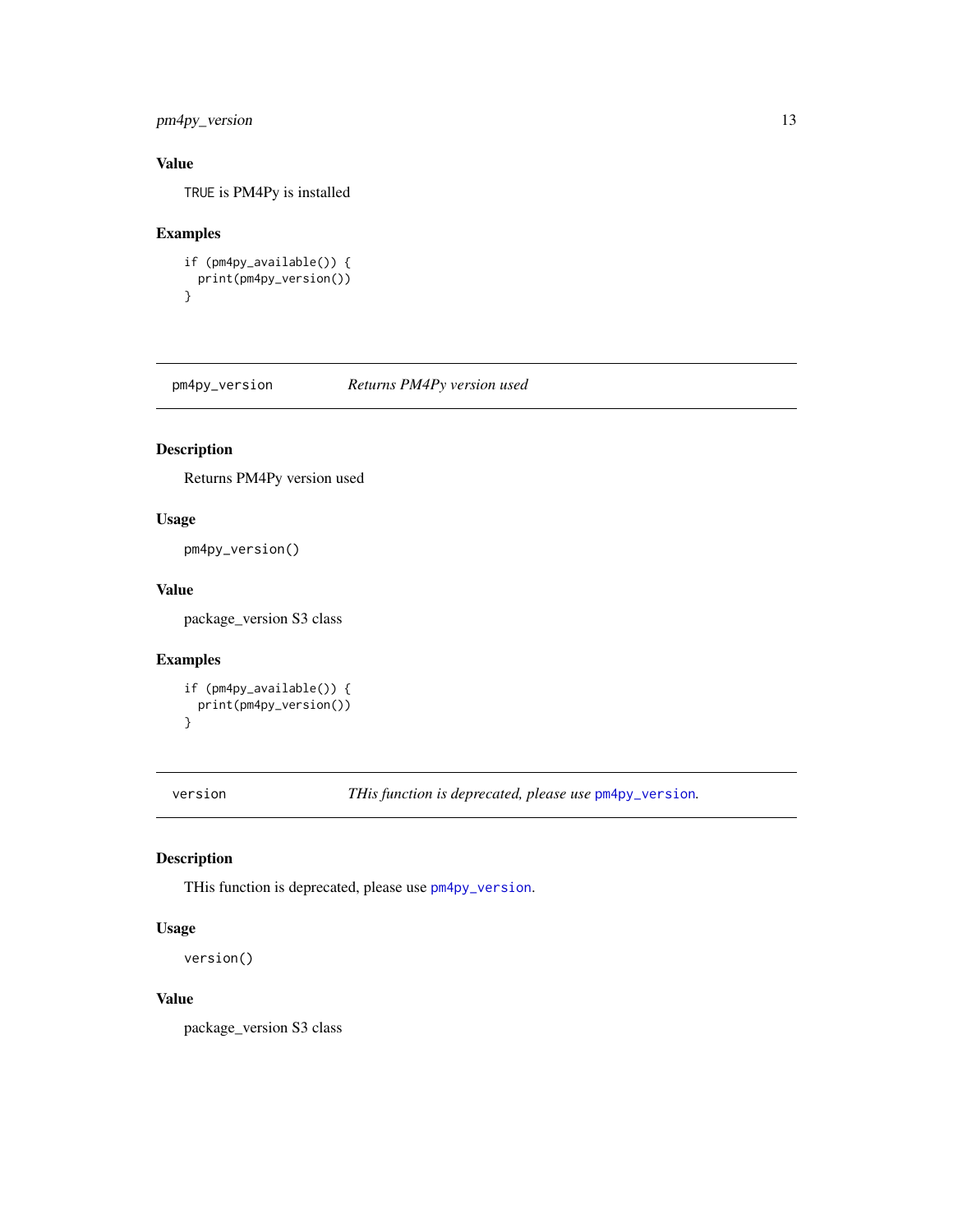<span id="page-13-0"></span>

Write Petri net as PNML

#### Usage

```
write_pnml(petrinet, file, initial_marking = NULL, final_marking = NULL)
```
#### **Arguments**

petrinet A bupaR or PM4PY Petri net. file File name of the PNML file initial\_marking A R vector with the place identifiers of the initial marking or a PM4PY marking. By default the initial marking of the bupaR Petri net will be used if available. final\_marking A R vector with the place identifiers of the final marking or a PM4PY marking.

#### Examples

```
# don't test automatically since this writes a file
if (pm4py_available()) {
 library(eventdataR)
 data(patients)
 # As Inductive Miner of PM4PY is not life-cycle aware, keep only `complete` events:
 patients_completes <- patients[patients$registration_type == "complete", ]
 net <- discovery_inductive(patients_completes)
 write_pnml(net$petrinet,
             "test.pnml",
             net$initial_marking,
             net$final_marking)
}
```